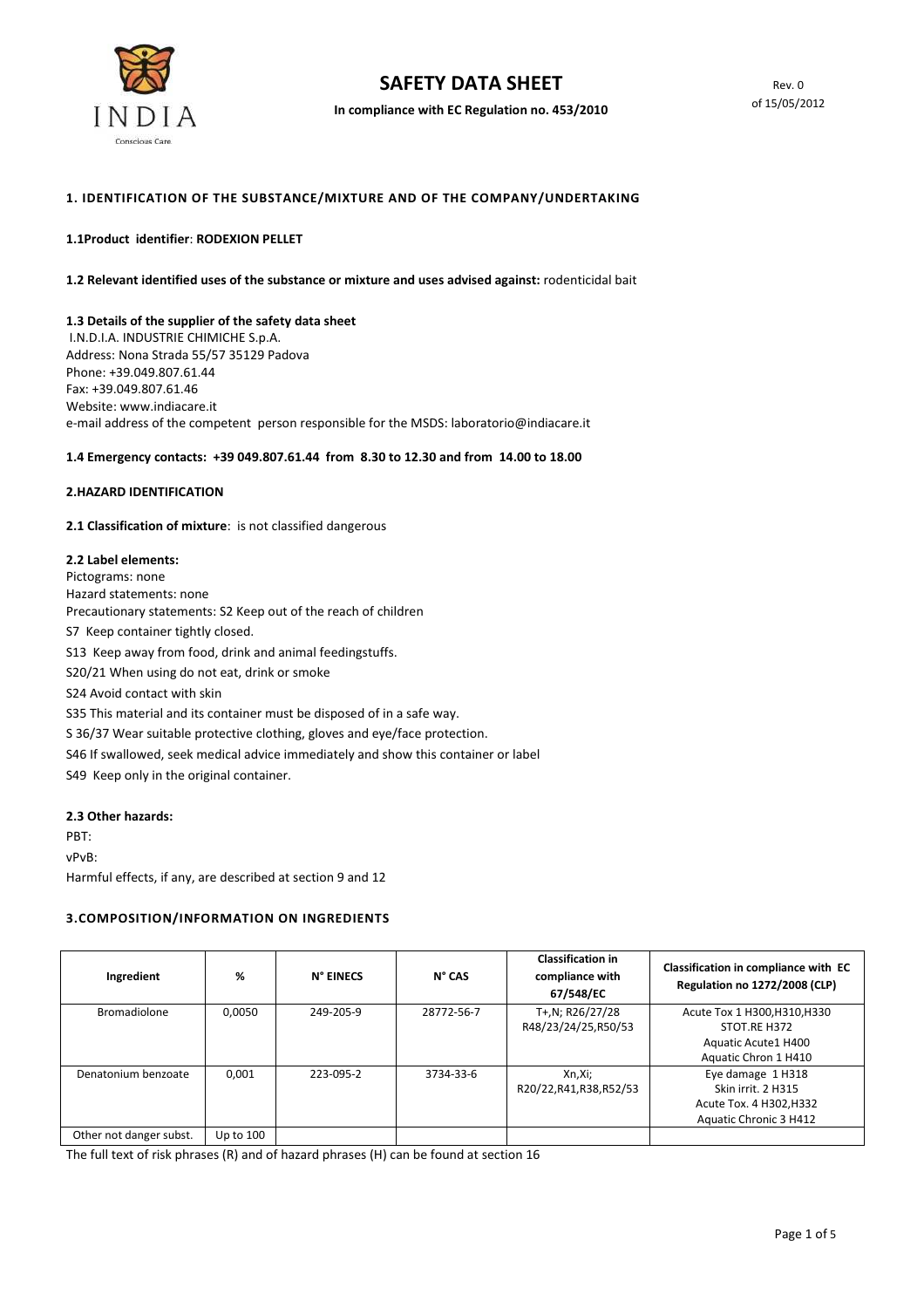

#### In compliance with EC Regulation no. 453/2010

### 4. FIRST AID MEASURES

This product is not dangerous for the health but here follow there are same information about the Active ingredient Bromadiolone.

#### 4.1 Description of first aid measures

Way of exposure:

- General indications: In any case, it's better to seek medical advice. Do not give any substance through mouth to unconscious people.
- Skin contact: Wash skin immediately with soap and plenty of water.
- Eye contact: Flush eyes immediately with plenty of water for at least 15/20 minutes lifting eye lids. If eyes are still red and there is still nuisance, consult an ophthalmologist
- Ingestion: Flush mouth with water.
- Inhalation: Bring person to open air.

#### 4.2 Most important symptoms and effects, both acute and delayed:

Bromadiolone is a second-generation single-dose anticoagulant rodenticide. It disrupts the normal blood clotting mechanisms resulting in increased bleeding tendency and, eventually, profuse haemorrhage and death.

- Harmful to skin contact; could be absorbed and cause internal haemorrhage.
- Harmful if swallowed; serious risk of internal haemorrhage
- Harmful if inhaled; serious risk of internal haemorrhage
- Soil and water could be contaminated.
- Symptoms may be associated to increased bleeding tendency.

#### 4.3 Indication of any immediate medical attention and special treatment needed:

Advice for the doctor: Like all anticoagulant rodenticides, bromadiolone is structurally similar to vitamin K. Blood forms a clot at the site of injury by virtue of a complicated 'clotting cascade', involving numerous clotting factors. The clotting factors are made in the liver as inactive precursors, converted to active form and allowed to circulate in the bloodstream. Vitamin K is employed in the liver in the activation process, and is used in a continuous cyclic process involving several enzymes. The anticoagulant rodenticides block these enzymes, preventing regeneration of the vitamin K and preventing activation of the clotting factors.

- 1. To check the prothrombinic activity many times, also after a few days, particularly if the quantity swallowed is high. Diagnosis:
- changes in prothrombin time (symptoms and clotting tests)
- 2. Treatment: vitamin K1.
- 3. In animals and particularly in pets, vitamin K1 can be given even in absence of alterations of the coagulation, because of the gravity of the haemorrhage which can appear in case of ingestion.

#### Other Medical data:

1991-1999 115 calls related to bromadiolone (Milan Poisons Center), 98 of which involved clinical cases among humans or animals. Exposure mostly via ingestion, 55% of cases under the age of 4 years. Symptoms: Symptoms reported for 11 cases and included vomiting, gastric pyrosis itching, and haematological problems in 1 case.

## 5. FIRE-FIGHTING MEASURES

5.1 Extinguishing media: inert gases, foam, chemical powder, CO2. Extinguishing media which must not be used for safety reasons: water

5.2 Special hazards arising from the substance or mixture : in a fire toxic gas may be released

5.3 Advice for fire-fighters: self-contained breathing equipment and protective clothing

#### 6.ACCIDENTAL RELEASE MEASURES

6.1 Personal precautions, protective equipment and emergency procedures: Avoid contact with eyes and skin. Prevent the access of children and domestic animals.

6.2 Environmental precautions: Prevent the product from reaching surface waters. Do not contaminate foodstuffs with the product

6.3 Methods and material for containment and cleaning up: Collect the product with mechanical means, store it in tight containers and dispose of according to indications given at section 13.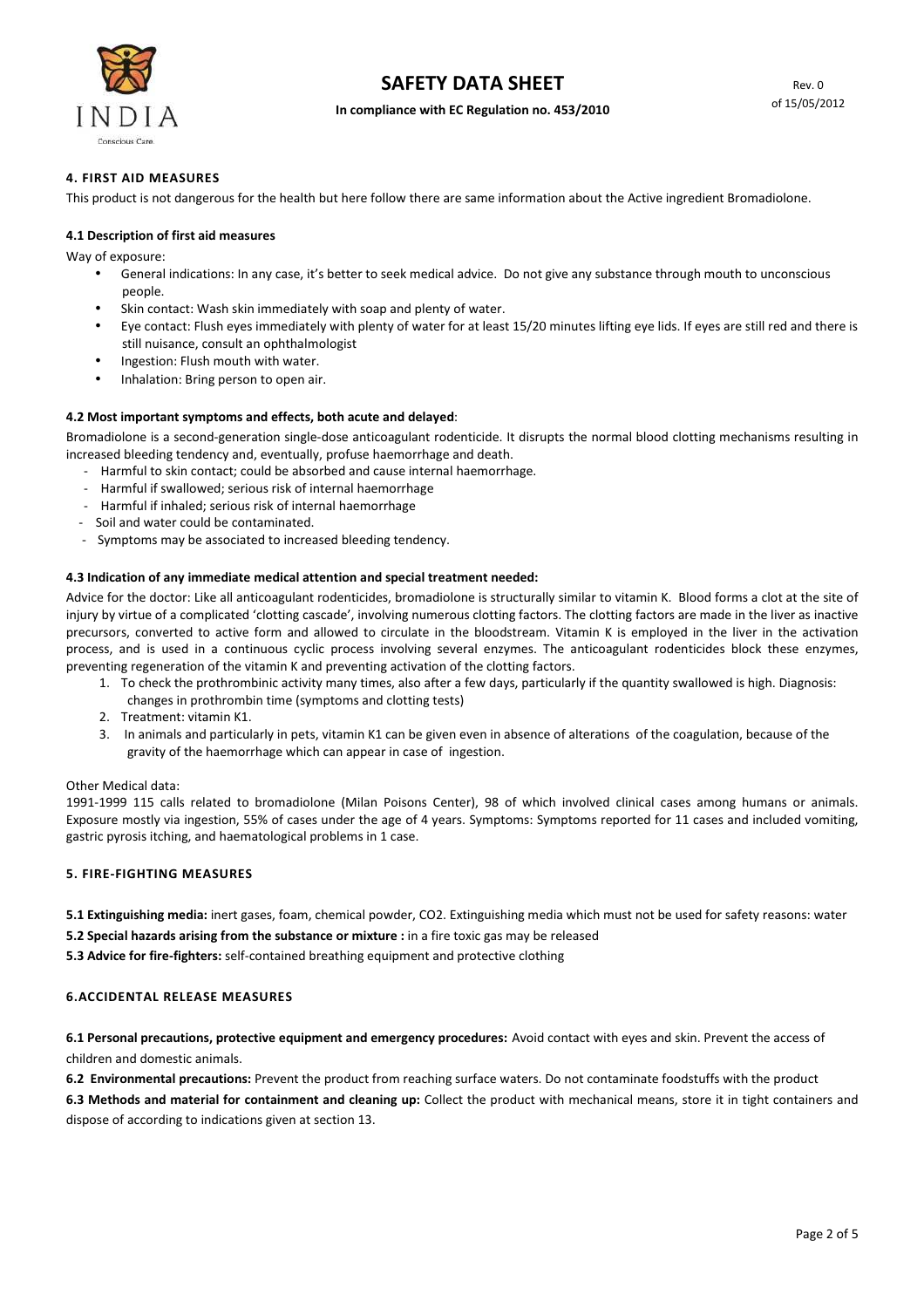

In compliance with EC Regulation no. 453/2010

#### 7. HANDLING AND STORAGE

7.1 Precautions for safe handling: take all necessary measures to avoid contact. Protect eyes and skin. When using do not eat, drink or smoke

7.2 Conditions for safe storage, including any incompatibilities: keep container tightly closed in cool and dry places, out of the reach of unauthorized people, away from foodstuffs and domestic animals. Protect from direct sunlight. Keep away from ignition sources. Provide ventilation/air suction on workplaces.

#### 7.3 Specific end use:

### 8. EXPOSURE CONTROLS/PERSONAL PROTECTION

#### 8.1 Control parameters:

National – not applicable EU – not applicable Biological – not applicable DNEL – not applicable PNEC - not applicable

#### 8.2 Exposure controls:

Respiratory Protection: not necessary Hand protection: Gloves for chemical products. Periodical replacement required. Eye protection: Goggles Skin protection: Suitable protective clothing. Periodical replacement required. All usual precautions for chemical products handling should be followed.

### 9. PHYSICAL AND CHEMICAL PROPERTIES

## 9.1 Information on basic physical and chemical properties: Physical state: solid Colour : red Odour: characteristic pH: 7,06 Flash point: 291.8°C Flammability: not highly flammable Comparative density: 1.276g/ml

## 9.2 Other information:

## 10. STABILITY AND REACTIVITY

- 10.1 Reactivity: none
- 10.2 Chemical stability: stable in original unopened package and at recommended storage conditions
- 10.3 Possibility of hazardous reactions: none
- 10.4 Conditions to avoid: none
- 10.5 Incompatible materials: none
- 10.6 Hazardous decomposition products: none

## 11. TOXICOLOGICAL INFORMATION

11.1 Information on toxicological effects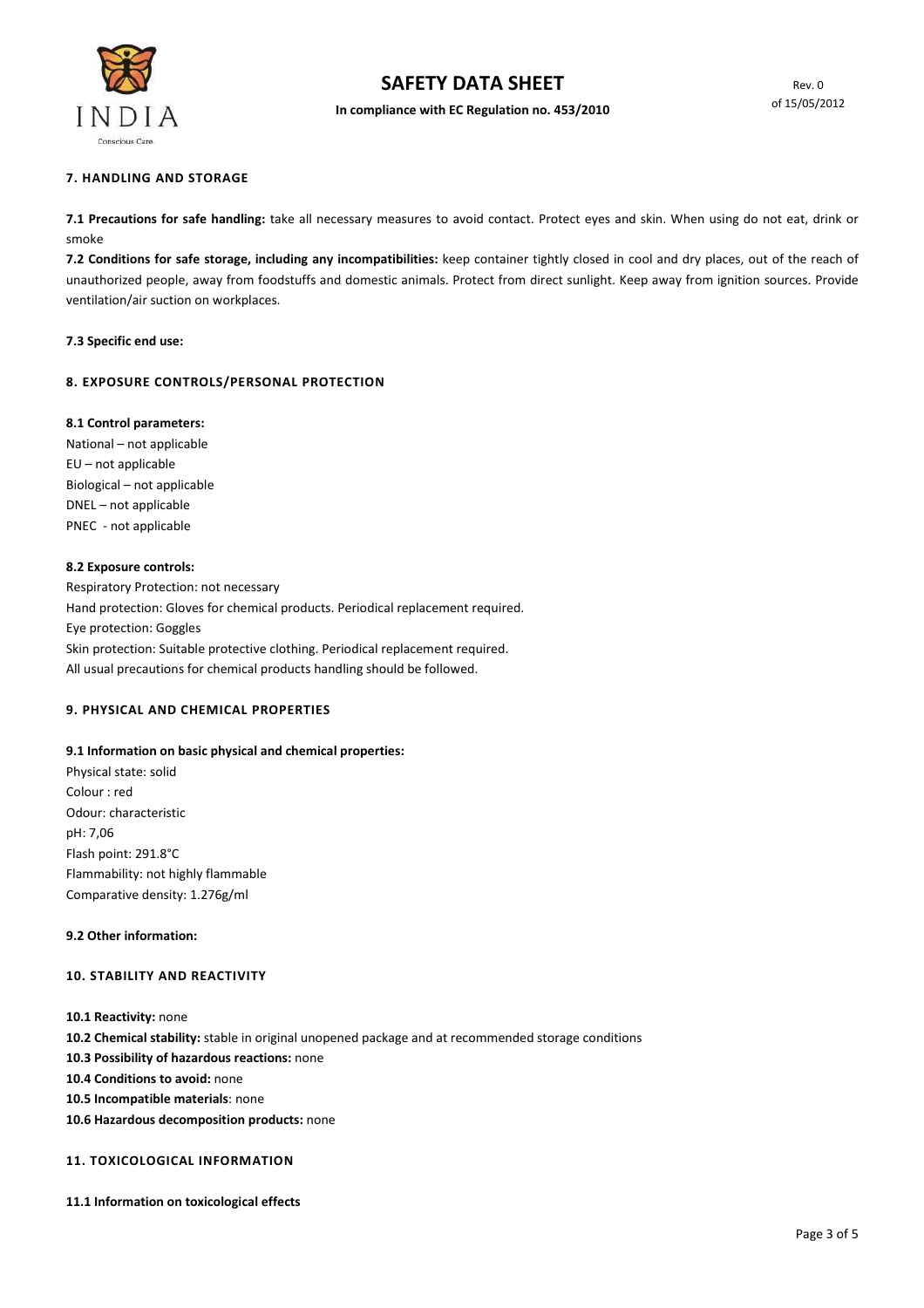

Acute Oral toxicity: LD50 rat: 5000 mg/kg bw (study n° JRF 401-1-01-1856 of JAI research foundation-2011) Rodexion Pellet is not eye irritant (study n° JRF 407-1-01-1859 of JAI research foundation-2011) Rodexion Pellet is not skin irritant (study n°JRF 406-1-01-1858 of JAI research foundation-2011) Guinea pig dermal sensitization: not sensitizing (study n° JRF 408-1-01-1860 of JAI research foundation-2011)

## 12. ECOLOGICAL INFORMATION

Rodexion Pellet is not dangerous for the environmental but below ecotoxicological information on the dangerous substances is provided:

## 12.1 Toxicity:

Bromadiolone: Toxic effects on fish, plankton and other organisms. Limited risk for the waters. Oncorhynchus mykiss 96 h LC50 = 2.86 mg/L (nominal) Daphnia magna 48 hours immobilization EC50 = 5.79 mg/L (nominal) Pseudokirchneriella subcapitata 72 hours growth inhibition (gr) ErC50 = 1.14 mg/L (geometric mean of the initial measured conc. and half the LOQ) Activated sludge 3 hours respiration inhibition EC50 = 132.8 mg/L (extrapolated) Effects on earthworms or other soil non-target organisms Acute toxicity to Eisenia fetida 13 days LC50 = 918 mg/L wet soi Effects on terrestrial vertebrates Acute toxicity to mammals LD50 = 1.31 mg/kg bw (rat) Acute toxicity to birds LD50 = 134 mg/kg bw (Japanese quail) Dietary toxicity to birds 10-day LC50 = 28.9 mg/kg food Reproductive toxicity to birds NOEC = 0.26 mg/L drinking water (Japanese quail) Denatonium benzoate: Fishes LC50 (96h) : >1000mg/L LC50 (shrimp)(96h): >400mg/L Daphnia magna EC50 (48h):13mg/L

## 12.2 Persistence and degradability:

Bromadiolone: Bromadiolone is not readily biodegradable under environmentally relevant conditions or during sewage treatment processes. Route and rate of degradation in water: No hydrolysis was found at the investigated pH 7 and 10, so hydrolysis of bromadiolone is not expected to be a significant process in the environment. pH 9, 50°C: no hydrolysis of bromadiolone during the 120 days test. Photolytic/photo-oxidative degradation Natural sunlight at latitude 52° N, aqueous solution:

DT50 = 2.98 minutes (summer) and 30.4 minutes (winter) at a quantum yield of 0.25.

DT50 = 74.5 minutes (summer) and 768 minutes (winter) at a quantum yield of 0.01.

Denatonium benzoate:

In water: abiotic degradation 10%aftern 30 days at 25°C all Ph values

### 12.3 Bioaccumulative potential:

Bromadiolone: Bioconcentration tests failed due to high mortalities. BCF (calculated from a log Kow of 3.8) = 339. Denatonium benzoate: LogPow=0,9

### 12.4 Mobility in soil:

Bromadiolone: Soil distribution (partition) coefficient (KD): 71.2-1250 mL/g (adsorption)Soil adsorption coefficient normalized for organic carbon content (KOC): 3530 to 41600 mL/g (adsorption), average value 14770 mL/g used for calculations.No pH dependence observed. Bromadiolone is considered slightly mobile to non-mobile in soil Denatonium benzoate: N.D.

## 12.5 Results of PBT and vPvB assessment:

Bromadiolone: P screening criterion for water is fulfilled and in addition, bromadiolone fulfils the soil P criterion of REACH taking the toxic and persistent metabolites into consideration.

B screening is under revision. T criterion is fulfilled for bromadiolone. To summarize, the uncertainties with regard to the B-criterion cannot be clarified at the moment and bromadiolone should be considered as a potential PBT substance. Denatonium benzoate: N.D.

### 12.6 Other adverse effects:

Bromadiolone: N.D. Denatonium benzoate: N.D.